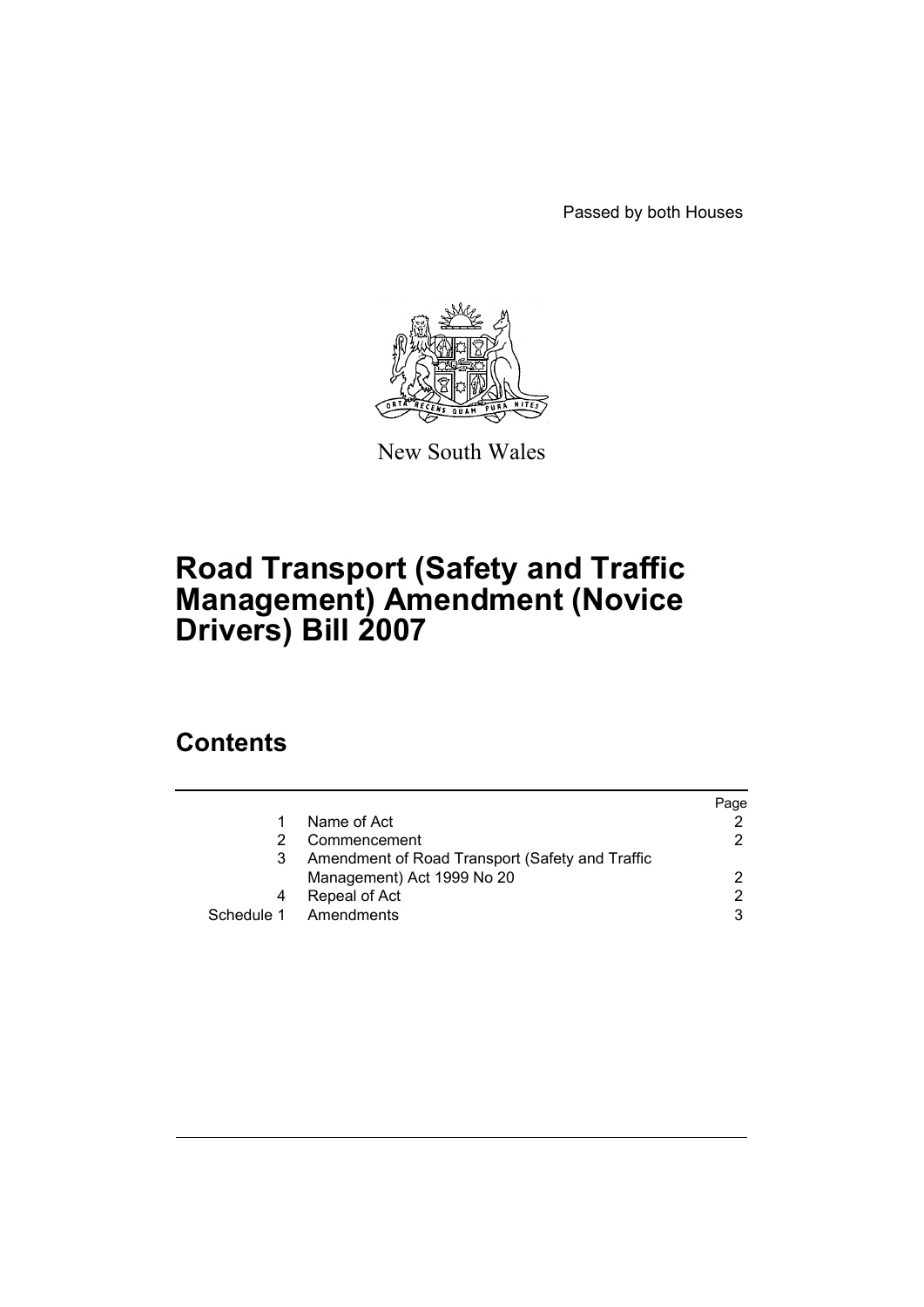*I certify that this public bill, which originated in the Legislative Assembly, has finally passed the Legislative Council and the Legislative Assembly of New South Wales.*

> *Clerk of the Legislative Assembly. Legislative Assembly, Sydney, , 2007*



New South Wales

# **Road Transport (Safety and Traffic Management) Amendment (Novice Drivers) Bill 2007**

Act No , 2007

An Act to amend the *Road Transport (Safety and Traffic Management) Act 1999* to extend the requirement for a zero prescribed concentration of alcohol to visiting overseas or interstate novice drivers; and for other purposes.

*I have examined this bill and find it to correspond in all respects with the bill as finally passed by both Houses.*

*Assistant Speaker of the Legislative Assembly.*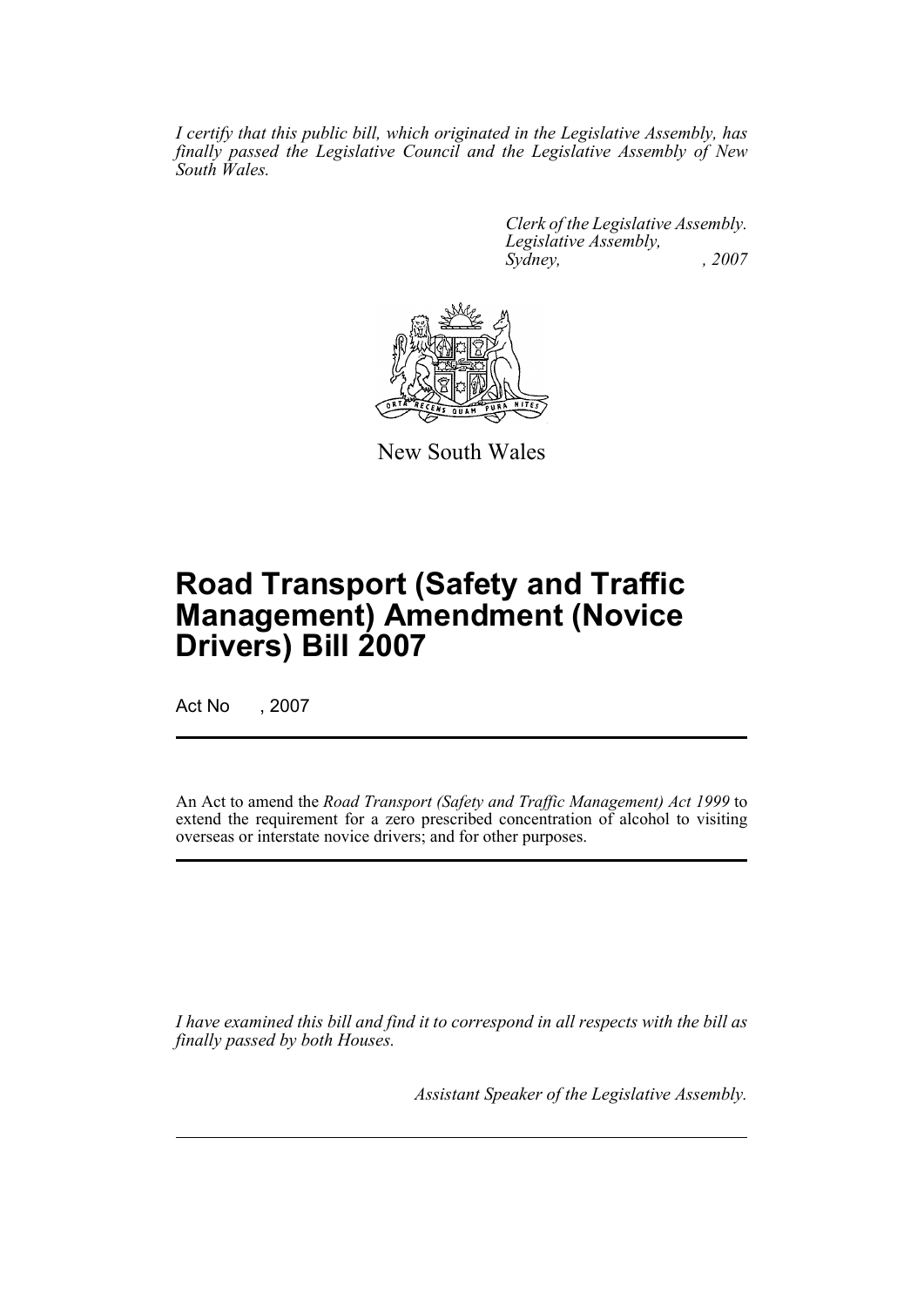## <span id="page-2-0"></span>**The Legislature of New South Wales enacts:**

## **1 Name of Act**

This Act is the *Road Transport (Safety and Traffic Management) Amendment (Novice Drivers) Act 2007*.

## <span id="page-2-1"></span>**2 Commencement**

This Act commences on a day to be appointed by proclamation.

#### <span id="page-2-2"></span>**3 Amendment of Road Transport (Safety and Traffic Management) Act 1999 No 20**

The *Road Transport (Safety and Traffic Management) Act 1999* is amended as set out in Schedule 1.

## <span id="page-2-3"></span>**4 Repeal of Act**

- (1) This Act is repealed on the day following the day on which this Act commences.
- (2) The repeal of this Act does not, because of the operation of section 30 of the *Interpretation Act 1987*, affect any amendment made by this Act.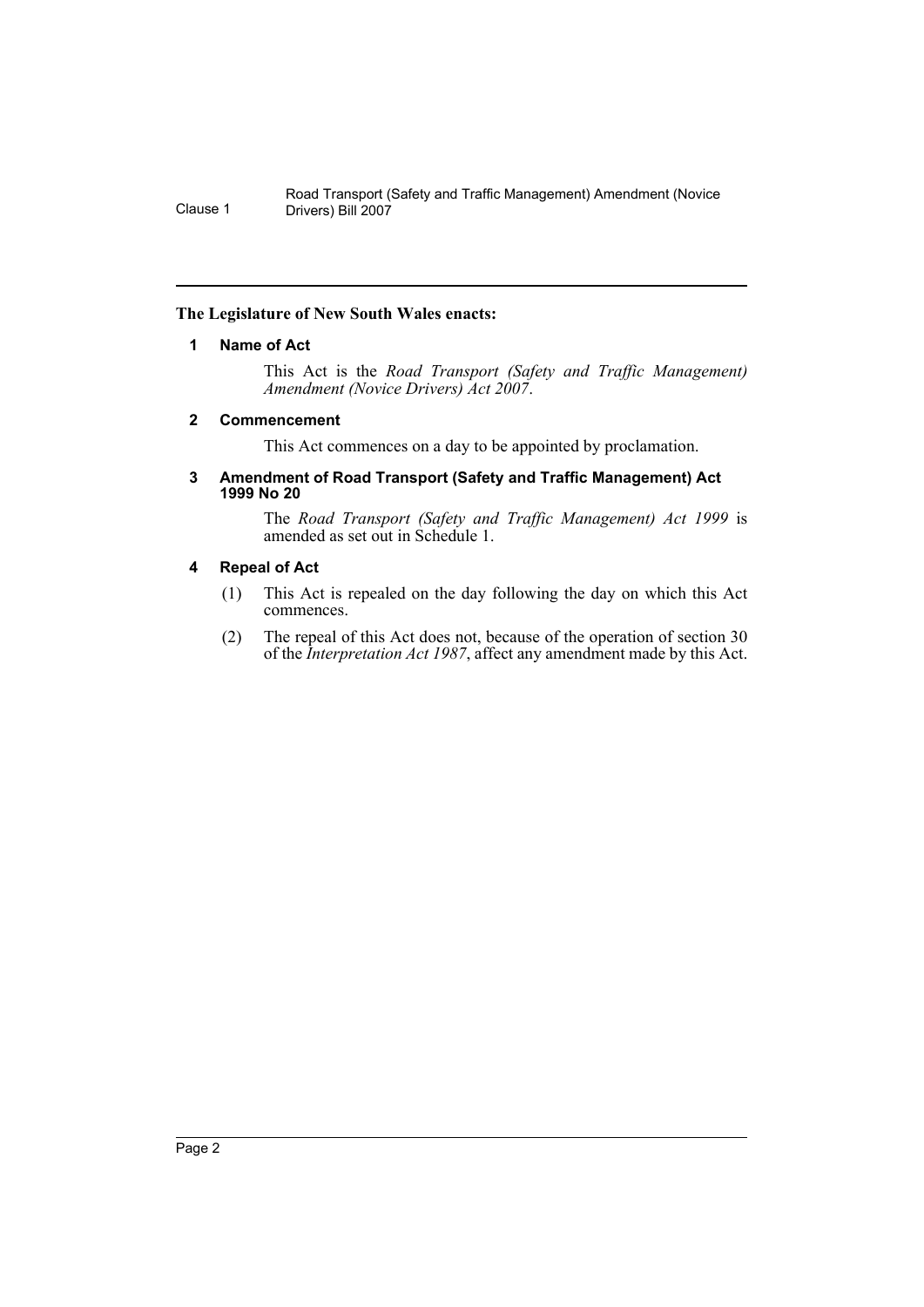Amendments **Schedule 1** and the set of the set of the set of the set of the set of the set of the set of the set of the set of the set of the set of the set of the set of the set of the set of the set of the set of the set

(Section 3)

## <span id="page-3-0"></span>**Schedule 1 Amendments**

**[1] Part 2, Division 1, heading**

Omit the heading. Insert instead:

## **Division 1 Interpretation**

## **[2] Section 8 General definitions**

Insert before section 8 (3):

(1) In this Part:

*driver licence* means the following:

- (a) a licence issued under a law in force in a State or internal Territory authorising the holder to drive one or more classes of motor vehicle on a road or road related area,
- (b) a driver licence receipt for a licence referred to in paragraph (a),
- (c) a foreign driver licence.

*learner licence* means the following:

- (a) a learner licence within the meaning of the *Road Transport (Driver Licensing) Act 1998* or a driver licence receipt for such a licence,
- (b) a foreign driver licence that has the same or similar effect as a licence referred to in paragraph (a).

#### *provisional licence* means the following:

- (a) a provisional P1 licence or a provisional P2 licence,
- (b) a licence issued under a law in force in a State or internal Territory, or a foreign driver licence, that has the same or similar effect as a licence referred to in paragraph (a) or is prescribed by the regulations as an equivalent licence for the purposes of this definition,
- (c) a driver licence receipt for a licence referred to in paragraph (a) or for a State or internal Territory licence referred to in paragraph (b).

## **[3] Section 8 (3) and (4)**

Omit "this Division" wherever occurring. Insert instead "this Part".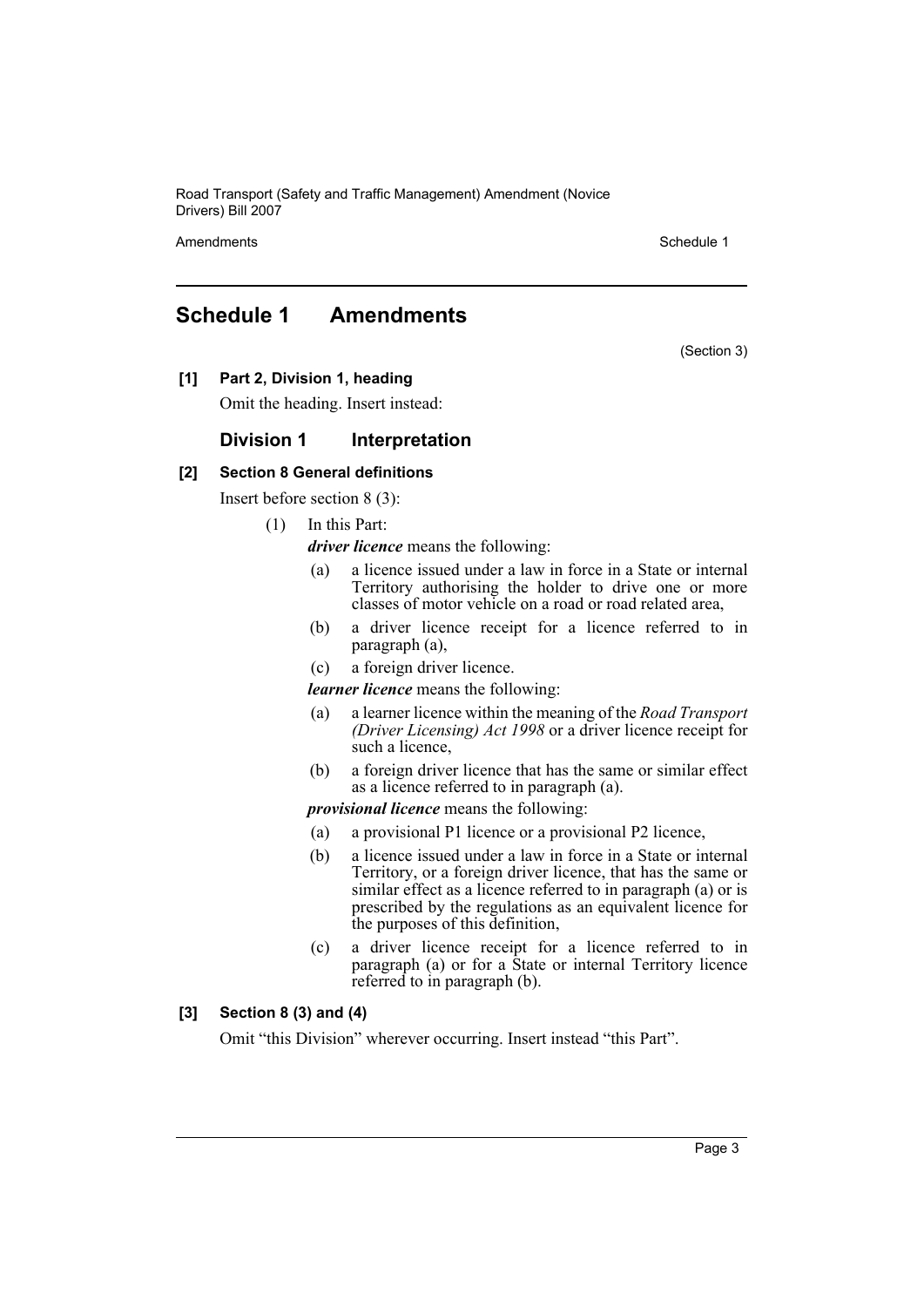Schedule 1 Amendments

## **[4] Section 8 (3) (a)**

Omit ", or the holder of a provisional licence issued under the *Road Transport (Driver Licensing) Act 1998,*".

Insert instead "or a provisional licence".

## **[5] Section 8 (3) (b)**

Omit section 8 (3) (b) and (c). Insert instead:

(b) if the person is not authorised to drive that motor vehicle in New South Wales because the person, in New South Wales or elsewhere, has had his or her application for a relevant driver licence or authority refused, has been disqualified from driving, has had a relevant driver licence or authority suspended or cancelled or has never obtained a relevant driver licence or authority, or

## **[6] Section 8A**

Insert after section 8:

### **8A Prescribed concentrations of alcohol**

## In this Part:

- (a) *novice range prescribed concentration of alcohol* means a concentration of more than zero grammes, but less than 0.02 grammes, of alcohol in 100 millilitres of blood, and
- (b) *special range prescribed concentration of alcohol* means a concentration of 0.02 grammes or more, but less than 0.05 grammes, of alcohol in 100 millilitres of blood, and
- (c) *low range prescribed concentration of alcohol* means a concentration of 0.05 grammes or more, but less than 0.08 grammes, of alcohol in 100 millilitres of blood, and
- (d) *middle range prescribed concentration of alcohol* means a concentration of 0.08 grammes or more, but less than 0.15 grammes, of alcohol in 100 millilitres of blood, and
- (e) *high range prescribed concentration of alcohol* means a concentration of 0.15 grammes or more of alcohol in 100 millilitres of blood.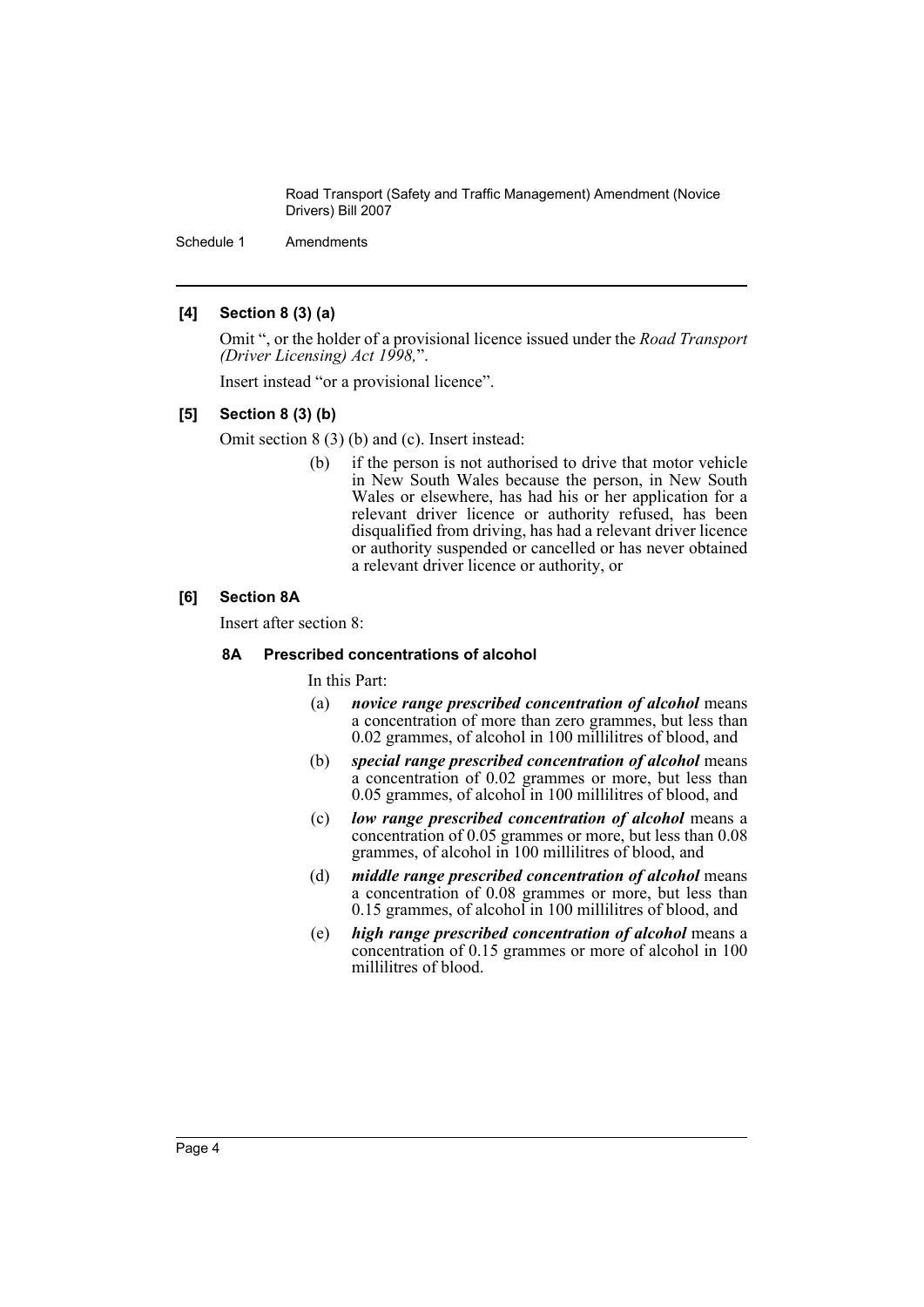Amendments **Schedule 1** and the set of the set of the set of the set of the set of the set of the set of the set of the set of the set of the set of the set of the set of the set of the set of the set of the set of the set

## **[7] Part 2, Division 1AA, heading**

Insert before section 9:

## **Division 1AA Offences involving prescribed concentrations of alcohol**

## **[8] Sections 9 (1A), 10 (4) (a) and 14 (1) (a1)**

Omit ", or of a provisional licence issued under the *Road Transport (Driver Licensing) Act 1998,*" wherever occurring.

Insert instead "or a provisional licence".

## **[9] Sections 9 (1) (c), (2) (c), (3) (c) and (4) (c), 11B (1) (c) and (3) (c) and 12 (1) (c)**

Omit "issued under the *Road Transport (Driver Licensing) Act 1998*" wherever occurring.

## **[10] Section 14 Arrest following failed breath test**

Omit "(within the meaning of section 8)" from section 14 (1) (a).

## **[11] Section 31 Detention of vehicle in certain cases**

Omit "Division 1". Insert instead "Division 1AA".

## **[12] Schedule 2 Savings, transitional and other provisions**

Insert at the end of clause 1 (1): *Road Transport (Safety and Traffic Management) Amendment (Novice Drivers) Act 2007*

## **[13] Schedule 2, Part 7**

Insert after Part 6:

## **Part 7 Provisions consequent on enactment of Road Transport (Safety and Traffic Management) Amendment (Novice Drivers) Act 2007**

## **11 Definition**

In this Part:

*amending Act* means the *Road Transport (Safety and Traffic Management) Amendment (Novice Drivers) Act 2007*.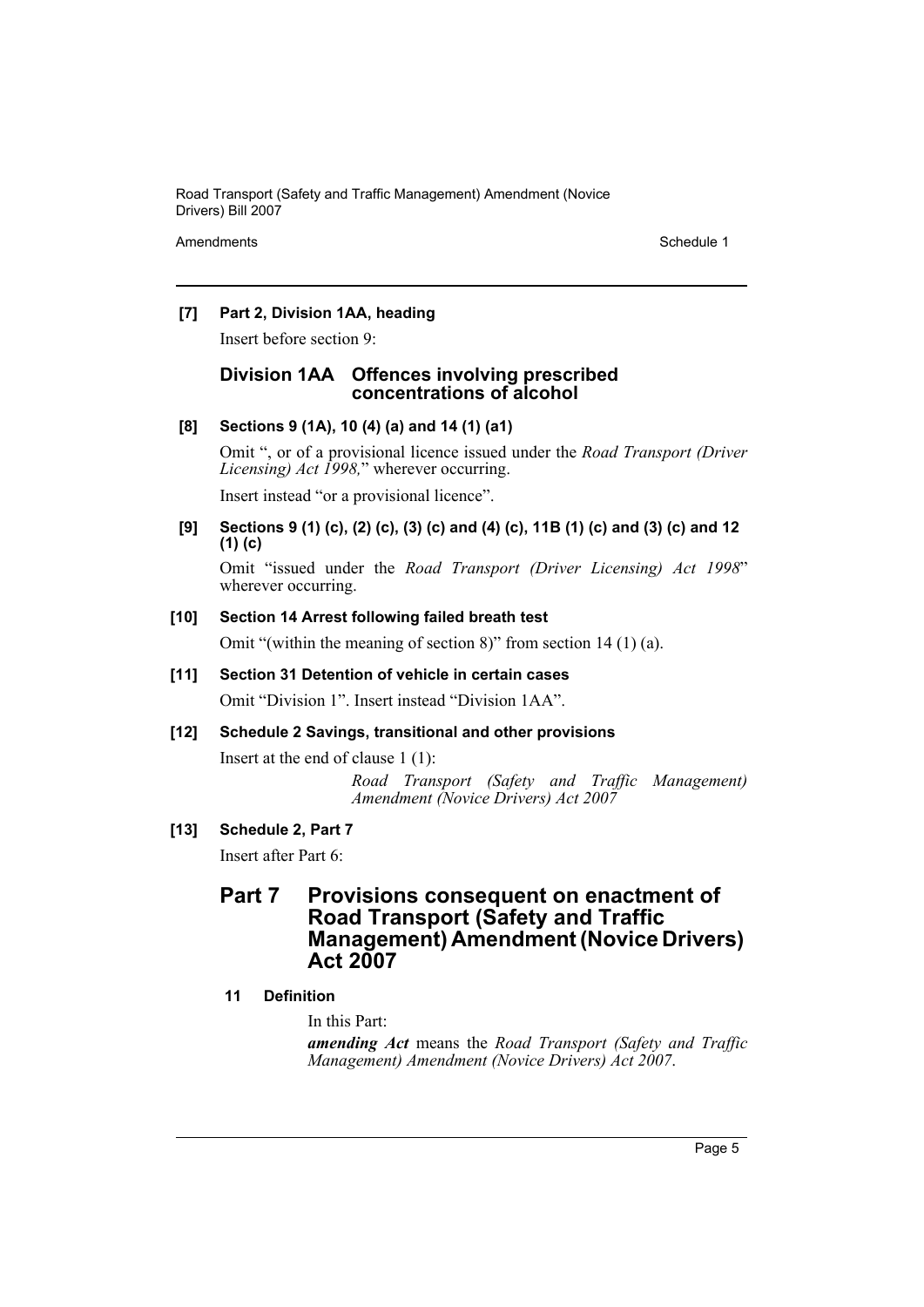Schedule 1 Amendments

#### **12 Amendments not to apply to offences occurring before commencement of amendments**

- (1) Proceedings for offences committed, or alleged to have been committed, before the commencement of Schedule 1 to the amending Act are to be determined as if the amending Act had not been enacted.
- (2) Accordingly, the law (including any relevant provision of this Act) that would have been applicable to the proceedings had the amending Act not been enacted continues to apply to the proceedings as if the amending Act had not been enacted.

## **[14] Dictionary**

Insert ", except in Part 2," before "has the same meaning" in the definition of *driver licence* in clause 1.

## **[15] Dictionary, clause 1**

Insert in alphabetical order:

*driver licence receipt* means a receipt that is issued:

- (a) following an application for a licence issued under a law in force in a State or internal Territory authorising the holder to drive a motor vehicle on a road or road related area, and
- (b) after payment of any applicable fee.

*foreign driver licence* means a licence to drive a motor vehicle held by a person who is ordinarily resident in a foreign country and who is not a permanent resident of Australia, being a licence issued in that foreign country.

## *provisional P1 licence* means:

- (a) a provisional licence issued in accordance with clause 15 (1) of the *Road Transport (Driver Licensing) Regulation 1999*, or
- (b) any class of licence prescribed by the regulations under this Act that replaces any such licence.

## *provisional P2 licence* means:

- (a) a provisional licence issued in accordance with clause 15A (1) of the *Road Transport (Driver Licensing) Regulation 1999*, or
- (b) any class of licence prescribed by the regulations under this Act that replaces any such licence.